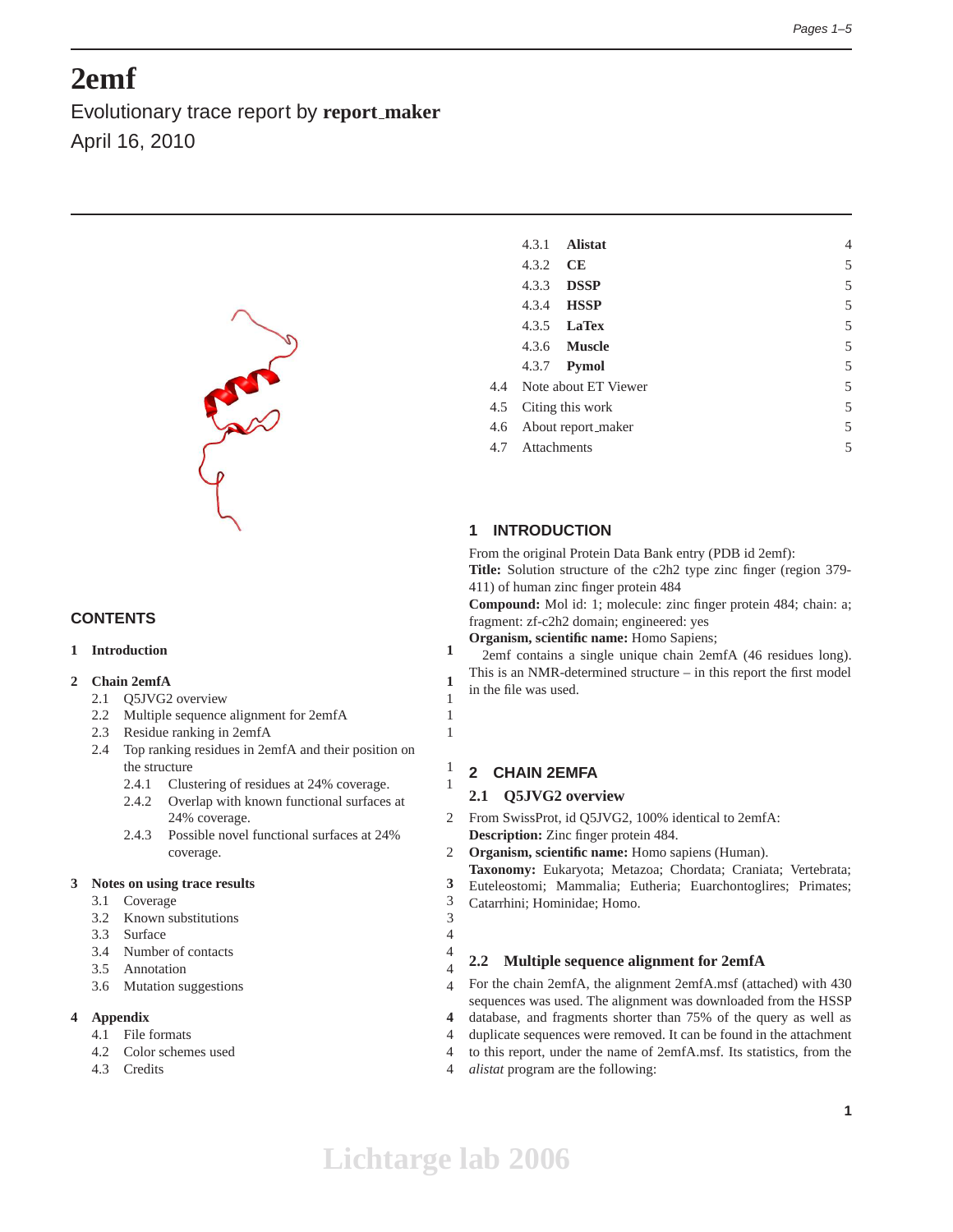

**Fig. 1.** Residues 1-46 in 2emfA colored by their relative importance. (See Appendix, Fig.6, for the coloring scheme.)

| Format:                   | MSF             |       |
|---------------------------|-----------------|-------|
|                           |                 |       |
| Number of sequences: 430  |                 |       |
| Total number of residues: |                 | 16368 |
| Smallest:                 | 35              |       |
| Largest:                  | 46              |       |
| Average length:           | 38.1            |       |
| Alignment length:         | 46              |       |
| Average identity:         | 61%             |       |
| Most related pair:        | 98%             |       |
| Most unrelated pair:      | 28 <sup>8</sup> |       |
| Most distant seq:         | 53%             |       |
|                           |                 |       |

Furthermore, 2% of residues show as conserved in this alignment. The alignment consists of 39% eukaryotic ( 39% vertebrata, <1% arthropoda) sequences. (Descriptions of some sequences were not readily available.) The file containing the sequence descriptions can be found in the attachment, under the name 2emfA.descr.

# **2.3 Residue ranking in 2emfA**

The 2emfA sequence is shown in Fig. 1, with each residue colored according to its estimated importance. The full listing of residues in 2emfA can be found in the file called 2emfA.ranks\_sorted in the attachment.

# **2.4 Top ranking residues in 2emfA and their position on the structure**

In the following we consider residues ranking among top 24% of residues in the protein (the closest this analysis allows us to get to 25%). Figure 2 shows residues in 2emfA colored by their importance: bright red and yellow indicate more conserved/important residues (see Appendix for the coloring scheme). A Pymol script for producing this figure can be found in the attachment.

*2.4.1 Clustering of residues at 24% coverage.* Fig. 3 shows the top 24% of all residues, this time colored according to clusters they belong to. The clusters in Fig.3 are composed of the residues listed in Table 1.

| Table 1. |      |                                    |  |
|----------|------|------------------------------------|--|
| cluster  | size | member                             |  |
| color    |      | residues                           |  |
| red      |      | 15, 18, 20, 22, 28, 31, 35, 36, 37 |  |
|          |      | 38,40                              |  |

**Table 1.** Clusters of top ranking residues in 2emfA.

*2.4.2 Overlap with known functional surfaces at 24% coverage.* The name of the ligand is composed of the source PDB identifier and the heteroatom name used in that file.

**Zinc ion binding site.** Table 2 lists the top 24% of residues at the interface with 2emfAZN201 (zinc ion). The following table (Table



**Fig. 2.** Residues in 2emfA, colored by their relative importance. Clockwise: front, back, top and bottom views.



**Fig. 3.** Residues in 2emfA, colored according to the cluster they belong to: red, followed by blue and yellow are the largest clusters (see Appendix for the coloring scheme). Clockwise: front, back, top and bottom views. The corresponding Pymol script is attached.

3) suggests possible disruptive replacements for these residues (see Section 3.6).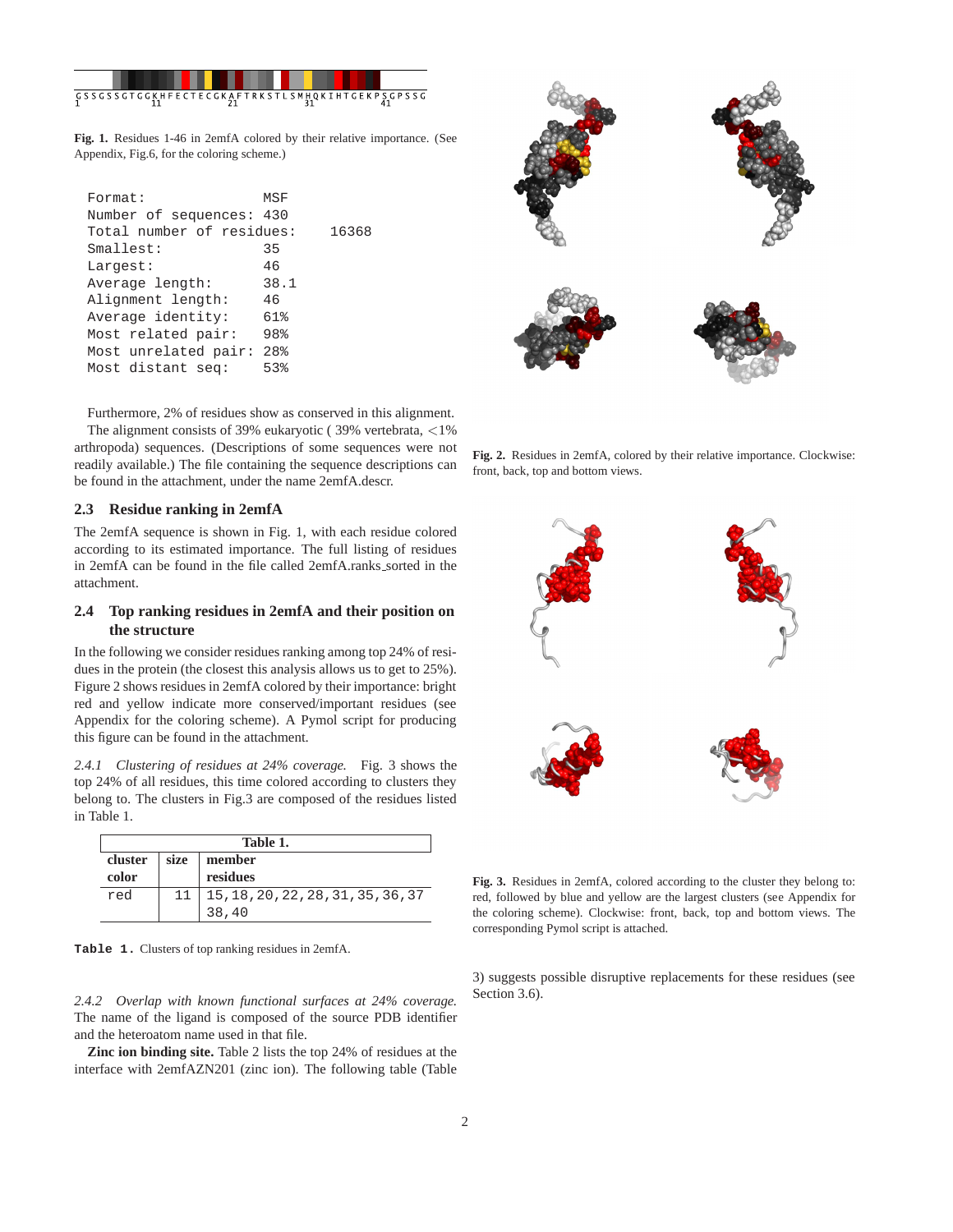| Table 2. |      |            |      |      |      |
|----------|------|------------|------|------|------|
| res      | type | subst's    | cvg  | noc/ | dist |
|          |      | (%)        |      | bb   | (A)  |
| 18       | C    | C(100)     | 0.02 | 7/2  | 2.39 |
| 31       | Η    | H(99)Y     | 0.04 | 8/0  | 2.10 |
| 15       | C    | C(99)Y     | 0.07 | 5/1  | 2.39 |
| 35       | Η    | H(99)R     | 0.09 | 8/0  | 1.90 |
| 22       | F    | F(98)LY    | 0.15 | 2/0  | 4.47 |
| 20       | Κ    | K(95)T     | 0.24 | 4/0  | 4.11 |
|          |      | $R(3)$ MEN |      |      |      |

**Table 2.** The top 24% of residues in 2emfA at the interface with zinc ion.(Field names: res: residue number in the PDB entry; type: amino acid type; substs: substitutions seen in the alignment; with the percentage of each type in the bracket; noc/bb: number of contacts with the ligand, with the number of contacts realized through backbone atoms given in the bracket; dist: distance of closest apporach to the ligand. )

| Table 3. |      |                              |  |
|----------|------|------------------------------|--|
| res      | type | disruptive                   |  |
|          |      | mutations                    |  |
| 18       | C    | (KER) (FQMWHD) (NYLPI) (SVA) |  |
| 31       | H    | (E)(QM)(KD)(TNVLAPI)         |  |
| 15       | C    | $(K)$ (ER) (QM) (D)          |  |
| 35       | H    | (E)(TD)(M)(SVOCLAPIG)        |  |
| 22       | F    | (K) (E) (Q) (R)              |  |
| 20       | Κ    | $(Y)$ (FW) $(T)$ (VCAG)      |  |

**Table 3.** List of disruptive mutations for the top 24% of residues in 2emfA, that are at the interface with zinc ion.

Figure 4 shows residues in 2emfA colored by their importance, at the interface with 2emfAZN201.

*2.4.3 Possible novel functional surfaces at 24% coverage.* One group of residues is conserved on the 2emfA surface, away from (or susbtantially larger than) other functional sites and interfaces recognizable in PDB entry 2emf. It is shown in Fig. 5. The residues belonging to this surface "patch" are listed in Table 4, while Table 5 suggests possible disruptive replacements for these residues (see Section 3.6).

| Table 4. |              |                       |      |  |
|----------|--------------|-----------------------|------|--|
| res      | type         | substitutions( $\%$ ) | cvg  |  |
| 18       | C            | C(100)                | 0.02 |  |
| 31       | Η            | H(99)Y                | 0.04 |  |
| 35       | H            | H(99)R                | 0.09 |  |
| 37       | G            | $G(98)$ KREA          | 0.11 |  |
| 28       | L            | L(98)F(1)             | 0.13 |  |
| 22       | F            | F(98)LY               | 0.15 |  |
| 38       | E            | E(95)GDVOTSKA         | 0.17 |  |
| 40       | $\mathsf{P}$ | P(96) RST.LH          | 0.20 |  |
| 36       | T            | T(92)RS(5)NID         | 0.22 |  |
| 20       | K            | $K(95)$ TR $(3)$ MEN  | 0.24 |  |

**Table 4.** Residues forming surface "patch" in 2emfA.



**Fig. 4.** Residues in 2emfA, at the interface with zinc ion, colored by their relative importance. The ligand (zinc ion) is colored green. Atoms further than  $30\AA$  away from the geometric center of the ligand, as well as on the line of sight to the ligand were removed. (See Appendix for the coloring scheme for the protein chain 2emfA.)



**Fig. 5.** A possible active surface on the chain 2emfA.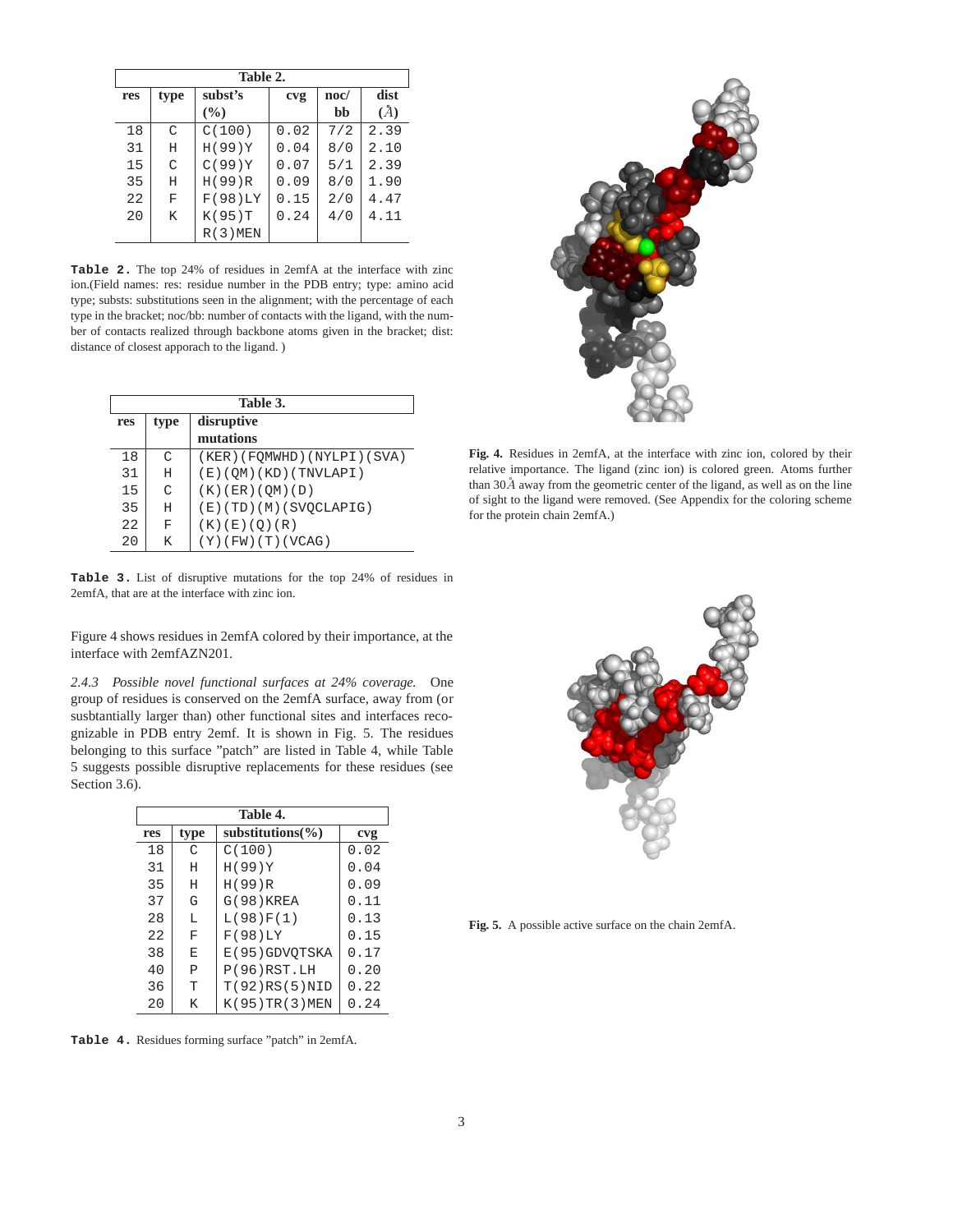| Table 5. |              |                           |  |
|----------|--------------|---------------------------|--|
| res      | type         | disruptive                |  |
|          |              | mutations                 |  |
| 18       | C            | (KER)(FOMWHD)(NYLPI)(SVA) |  |
| 31       | H            | (E)(QM)(KD)(TNVLAPI)      |  |
| 35       | H            | (E)(TD)(M)(SVOCLAPIG)     |  |
| 37       | G            | (E)(FW)(Y)(H)             |  |
| 28       | L            | (R)(TY)(KE)(SCHG)         |  |
| 22       | F            | (K)(E)(O)(R)              |  |
| 38       | E            | (H)(FW)(R)(Y)             |  |
| 40       | $\mathsf{P}$ | (Y)(R)(TH)(E)             |  |
| 36       | T            | (R)(K)(FWH)(M)            |  |
| 20       | K            | $(Y)$ (FW) (T) (VCAG)     |  |

**Table 5.** Disruptive mutations for the surface patch in 2emfA.

# **3 NOTES ON USING TRACE RESULTS**

## **3.1 Coverage**

Trace results are commonly expressed in terms of coverage: the residue is important if its "coverage" is small - that is if it belongs to some small top percentage of residues [100% is all of the residues in a chain], according to trace. The ET results are presented in the form of a table, usually limited to top 25% percent of residues (or to some nearby percentage), sorted by the strength of the presumed evolutionary pressure. (I.e., the smaller the coverage, the stronger the pressure on the residue.) Starting from the top of that list, mutating a couple of residues should affect the protein somehow, with the exact effects to be determined experimentally.

## **3.2 Known substitutions**

One of the table columns is "substitutions" - other amino acid types seen at the same position in the alignment. These amino acid types may be interchangeable at that position in the protein, so if one wants to affect the protein by a point mutation, they should be avoided. For example if the substitutions are "RVK" and the original protein has an R at that position, it is advisable to try anything, but RVK. Conversely, when looking for substitutions which will *n*ot affect the protein, one may try replacing, R with K, or (perhaps more surprisingly), with V. The percentage of times the substitution appears in the alignment is given in the immediately following bracket. No percentage is given in the cases when it is smaller than 1%. This is meant to be a rough guide - due to rounding errors these percentages often do not add up to 100%.

# **3.3 Surface**

To detect candidates for novel functional interfaces, first we look for residues that are solvent accessible (according to DSSP program) by at least  $10\AA^2$ , which is roughly the area needed for one water molecule to come in the contact with the residue. Furthermore, we require that these residues form a "cluster" of residues which have neighbor within  $5\AA$  from any of their heavy atoms.

Note, however, that, if our picture of protein evolution is correct, the neighboring residues which *are not* surface accessible might be equally important in maintaining the interaction specificity - they should not be automatically dropped from consideration when choosing the set for mutagenesis. (Especially if they form a cluster with the surface residues.)

#### **3.4 Number of contacts**

Another column worth noting is denoted "noc/bb"; it tells the number of contacts heavy atoms of the residue in question make across the interface, as well as how many of them are realized through the backbone atoms (if all or most contacts are through the backbone, mutation presumably won't have strong impact). Two heavy atoms are considered to be "in contact" if their centers are closer than  $5\AA$ .

# **3.5 Annotation**

If the residue annotation is available (either from the pdb file or from other sources), another column, with the header "annotation" appears. Annotations carried over from PDB are the following: site (indicating existence of related site record in PDB ), S-S (disulfide bond forming residue), hb (hydrogen bond forming residue, jb (james bond forming residue), and sb (for salt bridge forming residue).

#### **3.6 Mutation suggestions**

Mutation suggestions are completely heuristic and based on complementarity with the substitutions found in the alignment. Note that they are meant to be **disruptive** to the interaction of the protein with its ligand. The attempt is made to complement the following properties: small [AVGSTC], medium [LPNQDEMIK], large  $[WFYHR]$ , hydrophobic  $[LPVAMWFI]$ , polar  $[GTCY]$ ; positively  $[KHR]$ , or negatively  $[DE]$  charged, aromatic  $[WFYH]$ , long aliphatic chain  $[EKRQM]$ , OH-group possession  $[SDETY]$ , and NH2 group possession  $[NQRK]$ . The suggestions are listed according to how different they appear to be from the original amino acid, and they are grouped in round brackets if they appear equally disruptive. From left to right, each bracketed group of amino acid types resembles more strongly the original (i.e. is, presumably, less disruptive) These suggestions are tentative - they might prove disruptive to the fold rather than to the interaction. Many researcher will choose, however, the straightforward alanine mutations, especially in the beginning stages of their investigation.

# **4 APPENDIX**

## **4.1 File formats**

Files with extension "ranks\_sorted" are the actual trace results. The fields in the table in this file:

- alignment# number of the position in the alignment
- residue# residue number in the PDB file
- type amino acid type
- rank rank of the position according to older version of ET
- variability has two subfields:
	- 1. number of different amino acids appearing in in this column of the alignment
	- 2. their type
- rho ET score the smaller this value, the lesser variability of this position across the branches of the tree (and, presumably, the greater the importance for the protein)
- cvg coverage percentage of the residues on the structure which have this rho or smaller
- gaps percentage of gaps in this column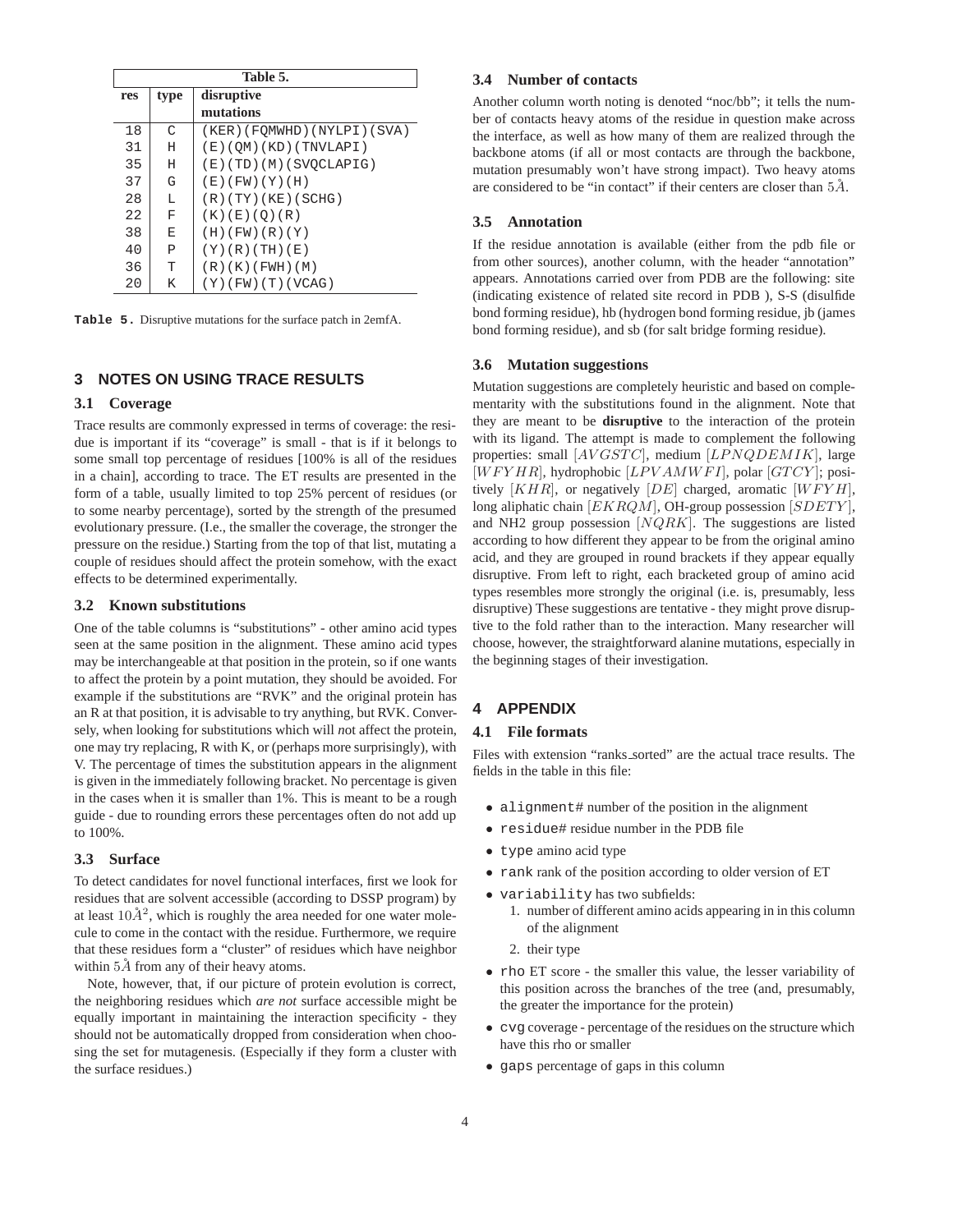

**Fig. 6.** Coloring scheme used to color residues by their relative importance.

#### **4.2 Color schemes used**

The following color scheme is used in figures with residues colored by cluster size: black is a single-residue cluster; clusters composed of more than one residue colored according to this hierarchy (ordered by descending size): red, blue, yellow, green, purple, azure, turquoise, brown, coral, magenta, LightSalmon, SkyBlue, violet, gold, bisque, LightSlateBlue, orchid, RosyBrown, MediumAquamarine, DarkOliveGreen, CornflowerBlue, grey55, burlywood, LimeGreen, tan, DarkOrange, DeepPink, maroon, BlanchedAlmond.

The colors used to distinguish the residues by the estimated evolutionary pressure they experience can be seen in Fig. 6.

#### **4.3 Credits**

*4.3.1* **Alistat** *alistat* reads a multiple sequence alignment from the file and shows a number of simple statistics about it. These statistics include the format, the number of sequences, the total number of residues, the average and range of the sequence lengths, and the alignment length (e.g. including gap characters). Also shown are some percent identities. A percent pairwise alignment identity is defined as (idents / MIN(len1, len2)) where idents is the number of exact identities and len1, len2 are the unaligned lengths of the two sequences. The "average percent identity", "most related pair", and "most unrelated pair" of the alignment are the average, maximum, and minimum of all (N)(N-1)/2 pairs, respectively. The "most distant seq" is calculated by finding the maximum pairwise identity (best relative) for all N sequences, then finding the minimum of these N numbers (hence, the most outlying sequence). *alistat* is copyrighted by HHMI/Washington University School of Medicine, 1992-2001, and freely distributed under the GNU General Public License.

*4.3.2* **CE** To map ligand binding sites from different source structures, report\_maker uses the CE program: http://cl.sdsc.edu/. Shindyalov IN, Bourne PE (1998) *"Protein structure alignment by incremental combinatorial extension (CE) of the optimal path* . Protein Engineering 11(9) 739-747.

*4.3.3* **DSSP** In this work a residue is considered solvent accessible if the DSSP program finds it exposed to water by at least  $10\text{\AA}^2$ , which is roughly the area needed for one water molecule to come in the contact with the residue. DSSP is copyrighted by W. Kabsch, C.

Sander and MPI-MF, 1983, 1985, 1988, 1994 1995, CMBI version by Elmar.Krieger@cmbi.kun.nl November 18,2002,

http://www.cmbi.kun.nl/gv/dssp/descrip.html.

*4.3.4* **HSSP** Whenever available, report maker uses HSSP alignment as a starting point for the analysis (sequences shorter than 75% of the query are taken out, however); R. Schneider, A. de Daruvar, and C. Sander. *"The HSSP database of protein structuresequence alignments."* Nucleic Acids Res., 25:226–230, 1997.

http://swift.cmbi.kun.nl/swift/hssp/

4.3.5 **LaTex** The text for this report was processed using LATEX; Leslie Lamport, "LaTeX: A Document Preparation System Addison-Wesley," Reading, Mass. (1986).

*4.3.6* **Muscle** When making alignments "from scratch", report maker uses Muscle alignment program: Edgar, Robert C. (2004), *"MUSCLE: multiple sequence alignment with high accuracy and high throughput."* Nucleic Acids Research 32(5), 1792-97.

http://www.drive5.com/muscle/

*4.3.7* **Pymol** The figures in this report were produced using Pymol. The scripts can be found in the attachment. Pymol is an open-source application copyrighted by DeLano Scientific LLC (2005). For more information about Pymol see http://pymol.sourceforge.net/. (Note for Windows users: the attached package needs to be unzipped for Pymol to read the scripts and launch the viewer.)

#### **4.4 Note about ET Viewer**

Dan Morgan from the Lichtarge lab has developed a visualization tool specifically for viewing trace results. If you are interested, please visit:

http://mammoth.bcm.tmc.edu/traceview/

The viewer is self-unpacking and self-installing. Input files to be used with ETV (extension .etvx) can be found in the attachment to the main report.

#### **4.5 Citing this work**

The method used to rank residues and make predictions in this report can be found in Mihalek, I., I. Res, O. Lichtarge. (2004). ˇ *"A Family of Evolution-Entropy Hybrid Methods for Ranking of Protein Residues by Importance"* J. Mol. Bio. **336**: 1265-82. For the original version of ET see O. Lichtarge, H.Bourne and F. Cohen (1996). *"An Evolutionary Trace Method Defines Binding Surfaces Common to Protein Families"* J. Mol. Bio. **257**: 342-358.

**report maker** itself is described in Mihalek I., I. Res and O. Lichtarge (2006). *"Evolutionary Trace Report Maker: a new type of service for comparative analysis of proteins."* Bioinformatics **22**:1656-7.

#### **4.6 About report maker**

**report maker** was written in 2006 by Ivana Mihalek. The 1D ranking visualization program was written by Ivica Reš. **report\_maker** is copyrighted by Lichtarge Lab, Baylor College of Medicine, Houston.